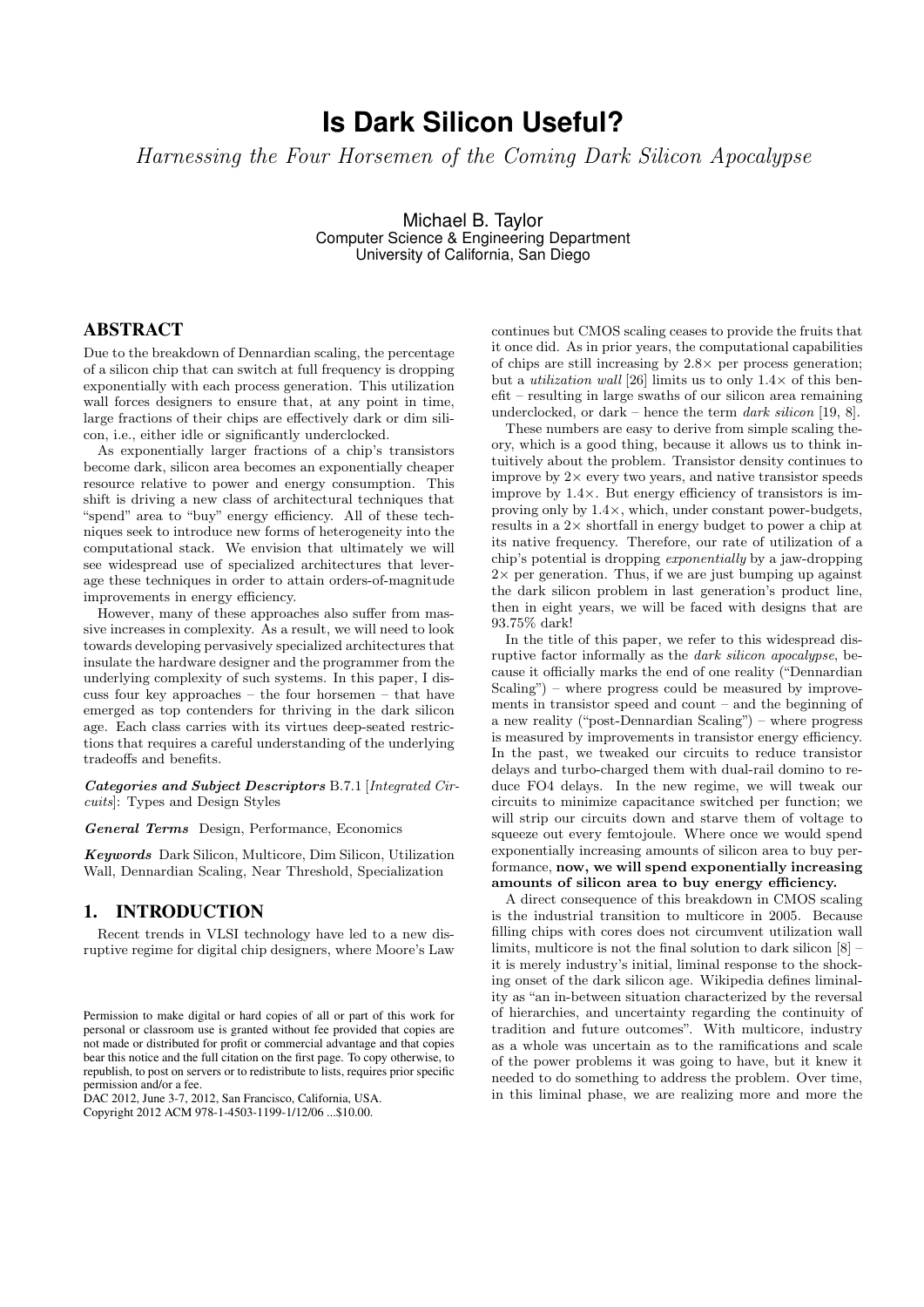ramifications and the semiconductor community as a whole is coming to a realization of what the new regime holds.

Due to the breakdown of Dennardian Scaling, multicore chips will not be able to scale with die area; the fraction of a chip that can be filled with cores running at full frequency is dropping exponentially with each process generation [8, 26]. This reality will force designers to ensure that, at any point in time, large fractions of their chips are effectively dark or  $dim$  – either idle or significantly underclocked. As exponentially larger fractions of a chip's transistors become dark transistors, silicon area becomes an exponentially cheaper resource relative to power and energy consumption. This shift calls for new architectural techniques that "spend" area to "buy" energy efficiency.

In this paper, we examine some of the potential approaches that are coming to light about the dark silicon regime. We start by recapping the utilization wall that is the cause of dark silicon in Section 2, and by examining why the multicore response to the utilization wall is inherently limited [8]. We will look at recently proposed responses that are emerging as solutions as we transition beyond the transitional multicore stop-gap solution. Looking back, all of these responses appeared to be unlikely candidates from the beginning, carrying unwelcome burdens in design, manufacturing, and programming. None would appear ideal from an aesthetic engineering point of view (hence the analogy to the "four horsemen"). But the success of complex multi-regime devices like MOSFETs has taught us that engineering as a field has an enormous tolerance for complexity if the end result is better. As a result, we believe that future chips will apply not just one of these alternatives, but all of them.

In Section 3 we examine perhaps the most grim of the four candidates, which we refer to as shrinking silicon: simply scaling down the size of chips to reduce the amount of dark silicon. Section 4 examines the promise of underclocked, or dim silicon. Section 5 discusses the promise of specialized coprocessors in dark silicon dominated technology. Finally, we examine the promise of new classes of circuits in Section 6, before concluding.

## 2. THE UTILIZATION WALL THAT CAUSES DARK SILICON

In this section, we show that a *utilization wall* [26] is the cause of dark silicon [19, 8]. Table 1 shows how this utilization wall is derived. We employ a scaling factor, S, which is the ratio between the feature sizes of two processes (e.g.,  $S = 32/22 = 1.4x$  between 32 and 22 nm process generations.) In both Dennardian and Post-Dennardian (Leakage-Limited Scaling), transistor count will scale by  $S^2$ , and transistor switching frequency will scale by S. Thus our net increase in compute performance from scaling is  $S^3$ , or 2.8x.

However, to maintain a constant power envelope, these gains must be offset by a corresponding reduction in transistor switching energy. In both cases, scaling reduces transistor capacitance by  $S$ , improving energy efficiency by  $S$ . In Dennardian Scaling, we are able to scale the threshold voltage and thus the operating voltage, which gives us another  $S<sup>2</sup>$  improvement in energy efficiency. However, in today's Post-Dennardian, leakage-limited regime, we cannot scale threshold voltage without exponentially increasing leakage, and as a result, we must hold operating voltage roughly constant. The end result is that today, we have a shortfall of

# Utilization Wall: Dark Silicon's Effect on Multicore Scaling



Figure 1: Multicore scaling leads to large amounts of Dark Silicon. (From [8].)

 $S^2$ , or  $2 \times$  per process generation. This is an exponentially worsening problem that accumulates with each process generation.

#### 2.1 Silicon's New Potential: 40% energy savings per generation, or 1.4x performance

It is this shortfall that causes problems with multicore as the solution to scaling [8, 26]. Although we have enough transistors to increase the number of cores by 2×, and they would run  $1.4\times$  faster, we only have the energy budget to receive a  $1.4\times$  improvement. As shown in Figure 1, across two process generations  $(S = 2)$ , we can either increase core count by  $2\times$ , or frequency by  $2\times$ , or some middle ground between the two. The remaining  $4\times$  potential goes unused. This  $4\times$  reflects itself in either dark or dim silicon, depending on our preference for frequency versus core count. A quick survey of recent designs such as Tilera TileGx, Intel Gulftown and Nvidia Fermi shows that industry has pursued various combinations of core count increase, and frequency increase/decrease that correlate very closely with the utilization wall. (For subsequent work to [8, 26] on dark silicon and multicore scaling that explores more sophisticated models that incorporate factors such as application space and cache size, see [6, 12, 15].)

#### THE SHRINKING HORSEMAN (#1)

When confronted with the possibility of dark silicon, an immediate response of many chip designers is "Area is expensive. Chip designers will just build smaller chips instead of having dark silicon in their designs!" Of all of the four dark horses, we believe that *shrinking chips* are the most pessimistic outcome, and although all chips may eventually experience "shrinkage", the ones that shrink the most will be those for which dark silicon cannot be applied fruitfully to actually result in a better product, and will rapidly turn into low-margin businesses for which further generations of Moore's Law provide small benefit. To examine this question in further detail, we look at a spectrum of second-order effects associated with shrinking chips.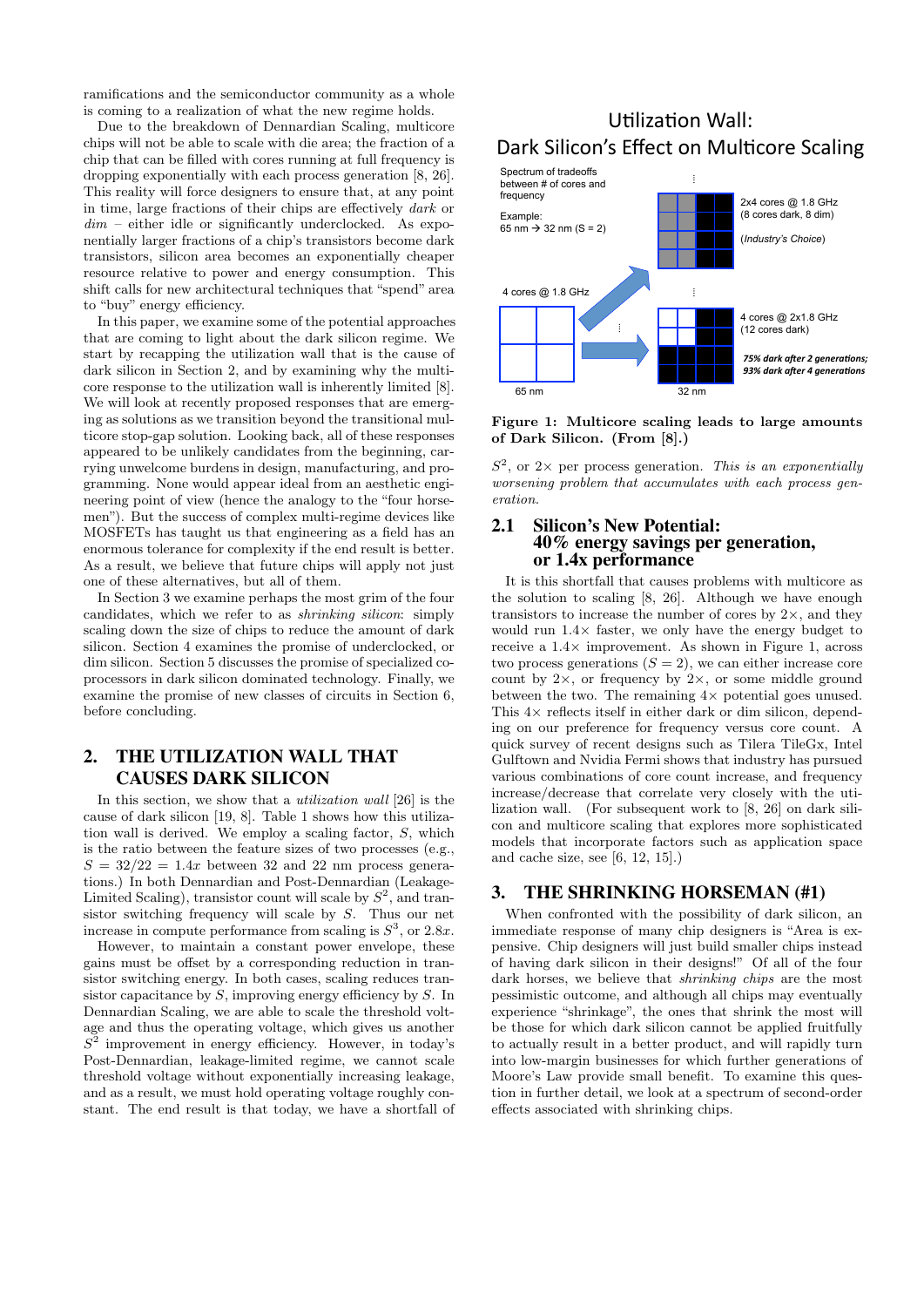| Transistor                                           | Dennardian | Post-      |
|------------------------------------------------------|------------|------------|
| Property                                             |            | Dennardian |
| $\Delta$ Quantity                                    | $S^2$      | $S^2$      |
| $\Delta$ Frequency                                   | S          | S          |
| $\Delta$ Capacitance                                 | 1/S        | 1/S        |
| $\Delta V_{dd}^2$                                    | $1/S^2$    | 1          |
| $\implies \Delta$ Power = $\Delta$ QFCV <sup>2</sup> |            | $S^2$      |
| $\implies \Delta$ Utilization = 1/Power              |            | $1/S^2$    |

Table 1: Dennardian vs. Post-Dennardian (leakage-limited) scaling In contrast to the Classical regime proposed by Dennard [4], under the Post-Dennardian regime, the total chip utilization for a fixed power budget drops by a factor of  $S^2$  with each process generation. The result is an exponential increase in the quantity of dark silicon for a fixed-sized chip under a fixed area budget. From [26].

Misconceptions of Dark Silicon. First, it is worth saying that dark silicon does not mean blank, useless or unused silicon – it is just silicon that is not used all the time, or at its full frequency. Even during the best days of CMOS scaling, microprocessor and other circuits were chock full of "dark logic" that is used only for some applications – for example, SIMD SSE units on x86 processors are not used for irregular applications and a doubling of last-level cache conveys benefits only for a narrow band of applications for which 1) cache misses comprise a major percent of program execution time and 2) a large fraction of the working set suddenly fits. For instance, many streaming applications experience no benefit from today's last level caches. And for SSE functional units, and especially last-level caches, this logic is often not used every cycle even in programs that do make use of them, which makes them "dark-silicon friendly".

Going into the future, the exponential growth of dark silicon area will push us beyond logic targeted for direct performance benefits towards swaths of low-duty cycle logic that exists not for direct performance benefit, but for the purpose of improving energy efficiency, which causes an indirect improvement in performance because it frees up more of the fixed power budget.

Cost Side of Shrinking Silicon. Understanding shrinking chips calls for us to consider semiconductor economics. There is a ring of truth to the "build smaller chips" argument – after all, designers spend much of their time trying to meet area budgets for existing chip designs. Smaller chips are generally cheaper, their leakage should be lower depending on power-gate efficiency, and in the small-signal regime of design optimization they are cheaper linearly (or better) with area. But exponentially smaller chips are not exponentially cheaper – even if they start out at being 50% of the cost of the system, after a few process generations, the cost of the silicon will be a tiny fraction of packaging and test costs, let alone system, marketing, sales, support and other costs. (For instance, for a typical  $100mm^2$  desktop processor die, the silicon cost itself is only \$10 or so, but the chip sells at \$100-\$300.) I/O pad area, design costs, masks costs will fail to be amortized, leading to a rising cost per

 $mm<sup>2</sup>$  of silicon that ultimately will result in the lack of incentive to move the design to the next process generation. These designs will be "left behind" on older generations. (If this happens at a large scale across too many designs, then fab construction costs would be ammortized more slowly as wafer quantities plummeted, and fab investments would become less attractive relative to alternative investments, signifying an unhappy economic ending to Moore's Law ...) Revenue Side of Shrinking Silicon. On the other side of the shrinking silicon is the selling price of the chip. In a competitive market, if there is a way to use the next process generation's bounty of dark silicon to attain a benefit to the end product, then competition will force companies to do it. Otherwise, they will generally be forced into the lowend, low-margin, high-competition part of the market and their competitor will take the high end and enjoy high margins and achieve market superiority, much as happened with AMD and Intel in recent years [20]. Thus, in scenarios where dark silicon can be used profitably, decreasing area in lieu of exploiting it would certainly decrease system costs, but these decreases in area would have much more catastrophic effects on sale price, if it results in compromised performance or functionality relative to the competition. Thus, the shrinking chips scenario is likely to happen only if we can find no practical use for dark silicon.

Power and Packaging Issues with Shrinking Chips. A major consequence of exponentially shrinking chips is a corresponding exponential rise in power density. Recent work in analyzing the thermal characteristics of manycore chips [14] has shown that peak hotspot temperature rise can be modeled as  $T_{max} = TDP \times (R_{conv} + k/A)$ , where  $T_{max}$  is the rise in temperature,  $TDP$  is the target thermal design power of the chip,  $R_{conv}$  is the heatsink thermal convection resistance (lower is a better heatsink), k incorporates manycore design properties, and A is the area of the chip. If area drops exponentially, then the second term dominates and chip temperatures will rise exponentially. This in turn will force a lowering of the TDP so that temperature limits are met and reduce scaling below even the nominal  $1.4\times$  gain expected from energy efficiency gains. Thus, if thermals drive your shrinking chip strategy, it is much better to hold your frequency constant and increase cores by  $1.4\times$  with a net area decrease of  $1.4\times$  than it is to increase your frequency by  $1.4\times$  and shrink your chip by  $2\times$ . On the other hand, there is a concern that even without shrinking chips, the power-density of hotspots is still increasing exponentially, and could be a concern. A recent paper [15] suggests that this is not a significant concern, because as the hotspots shrink, the heat transfer to neighboring non-hotspots becomes proportionally more efficient.

Shrinking chips also present a host of practical engineering issues. Barring scalable innovations in 3-D integration along the lines of through-silicon vias (TSVs), designs would be increasingly pin-limited and would have trouble shrinking even though transistor area is shrinking, since I/O pads have not scaled well with Moore's Law.

#### 4. THE DIM HORSEMAN (#2)

If we move beyond the prospect of shrinking silicon and consider populating dark silicon area with logic that we only use part of the time, then we are faced with two choices: do we try to make the logic in question general-purpose, or special purpose? In this section, we look at low-duty cycle alter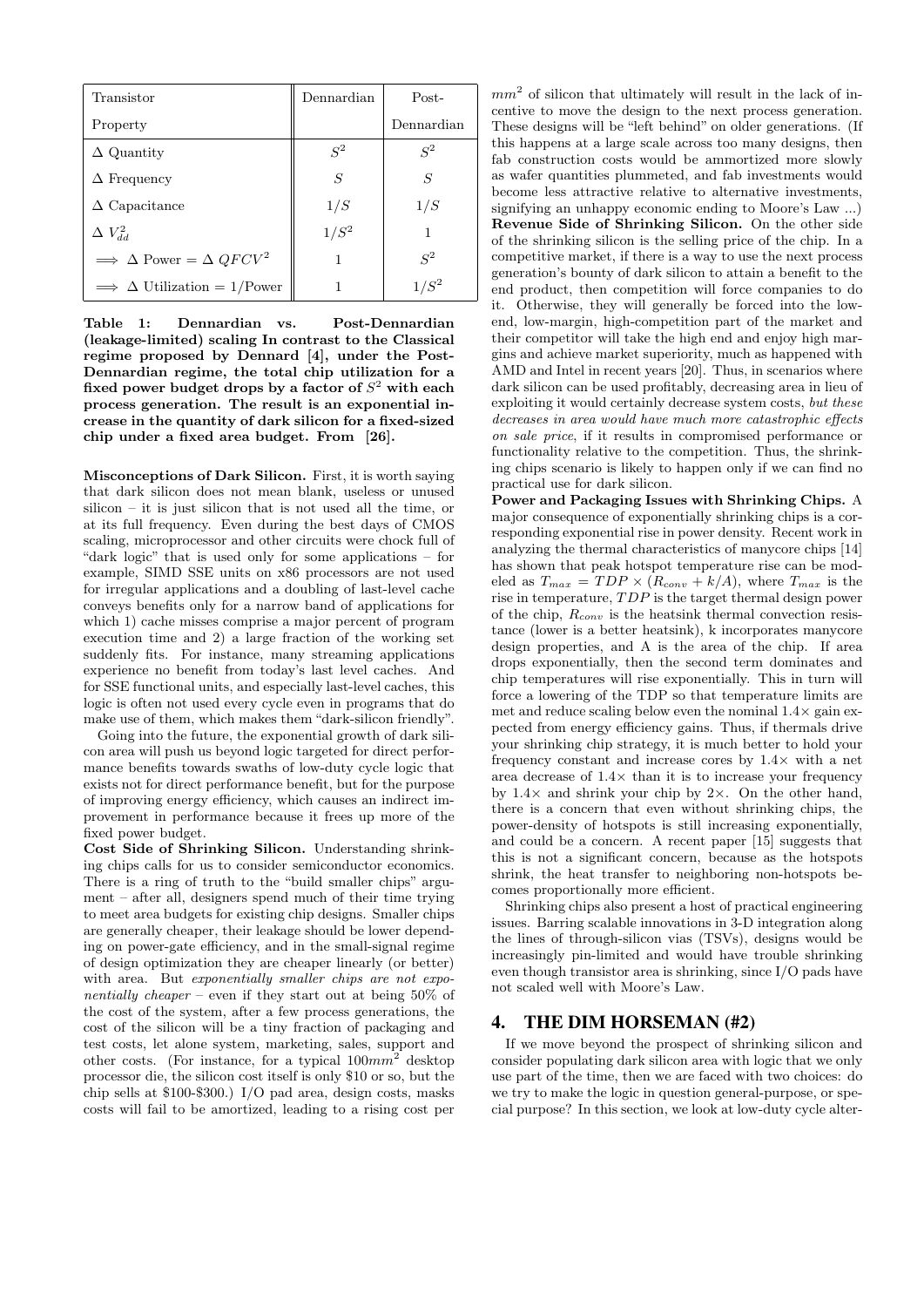natives that try to retain general applicability across many applications. We employ the term dim silicon [23, 15] to refer to general-purpose logic that is typically underclocked or used infrequently to meet the power budget.

Dim silicon techniques include scaling up the amount of cache logic, employing near-threshold voltage (NTV) processor designs, using Coarse-Grained Reconfigurable Array (CGRA)-based architectures that attempt to reduce energy by reducing the multiplexing of processor datapaths, and employing temporal dimming techniques.

Near-Threshold Voltage Processors. One recently emerging approach is the use of near-threshold voltage (NTV) logic [5], which operates in the near-threshold regime, providing more less-extreme tradeoffs between energy and delay than conventional subthreshold circuits.

Recently, researchers have looked at wide-SIMD implementations of NTV processors [18, 13] which seek to exploit data-parallelism, the most energy-efficient form of parallelism, and also a NTV many-core implementation [2] and an NTV x86 (IA32) implementation [17].

Although per-processor performance of NTV processors drops faster than the corresponding savings in energy-perinstruction (say a  $5\times$  energy improvement for a  $8\times$  performance cost), the performance loss can be offset by using  $8\times$ more processors in parallel if the workload allows it.

So assuming perfect parallelization, NTV could offer 5× the throughput improvement while absorbing  $40\times$  the area – approximately eleven generations of dark silicon. If  $40\times$ more free parallelism exists in the workload relative to the parallelism"consumed"by an equivalent energy-limited superthreshold manycore processor, it is a net win to employ NTV in deep-dark silicon limited technology. As we will see with specialization, the more energy-limited the domain (i.e. runs off a small solar panel or battery), the less total parallelism in the workload needed to break even, and thus the broader the applicability across workloads.

NTV presents a variety of circuit-related challenges that have seen active investigation, especially because technology scaling is likely to exacerbate rather than ameliorate these factors. A significant challenge with NTV has been susceptibility to process variability. As the operating voltage is dropped, variation in transistor threshold due to random dopant fluctation (RDF) is proportionally higher, and the variation in operating frequency can vary greatly. Since NT designs expand the area consumption of designs by ∼ 8× or more, variation issues are exacerbated, especially in SIMD machines which typically have tightly synchronized lanes. Recent efforts have looked at making SIMD designs more robust to these variations [24, 18]. Other challenges include the penalties involved in designing SRAMs that can operate at lower voltages and the increased energy consumption due to longer interconnect caused by the spreading of computation across a large number of slower processors.

Bigger Caches. An often proposed dim-silicon alternative is to simply use dark silicon area for caches. We can imagine, for instance, expanding per-core cache at a rate that soaks up the remaining dark silicon area; at a rate of  $1.4 - 2 \times$ more cache per core per generation. Increased cache sizes can carry both performance and energy benefits for missintensive applications, since off-chip accesses are power hungry. The miss-rate of the workload is a key parameter in determining the optimality of increasing cache size.

Going into the future with lower power off-chip interfaces

and 3-D integrated memories, the benefits of larger on-chip caches are likely to be reduced; according to a recent study on dark-silicon limited server workloads, one crossover point for server workloads is when caches become large enough that the system ceases to be bandwidth-limited [12] and becomes power-limited.

Coarse-Grained Reconfigurable Arrays. One recurring "dim alternative" is the use of reconfigurable logic. Since the bit-level granularity and long wires of conventional bitlevel FPGAs usually incurs high energy overheads, the most promising option is coarse-grained reconfigurable arrays (CGRAs) which have optimized paths for word-level operations. The idea is to naturally lay out the datapaths of the computation in space to avoid the multiplexing costs that are inherent to processor pipelines. The duty cycle of CGRA elements is very low, making it a potential fit exploiting dark silicon. Research in CGRAs has been ongoing prior to the days of dark silicon [28, 7] and continues into the dark silicon era [11]. Commercial success has been limited, but new constraints often make us look at old designs with fresh eyes. Computational Sprinting and Turbo Boost. Other techniques work through the use of "temporal dimness" as opposed to"spatial dimness", temporarily exceeding the nominal thermal budget but relying on thermal capacitance to buffer against temperature increases, and then ramping back to a comparatively dark state. Intel's Turbo Boost 2.0 [22] uses this approach to boost performance up until the processor reaches, nominal temperature, relying upon the innate capacitance of the heatsink. Computational Sprinting [21] takes this a step further, by proposing the use of phasechange materials to allow chips to exceed their sustainable thermal budget by an order of magnitude or more for subsecond durations, providing a short but substantial computational boost.

#### 5. THE SPECIALIZED HORSEMAN (#3)

As exponentially larger fractions of a chip's transistors become dark transistors, silicon area becomes an exponentially cheaper resource relative to power and energy consumption. This shift calls for new architectural techniques that "spend" area to "buy" energy efficiency. One approach is to use this dark silicon to implement a host of specialized co-processors, each of which is either much faster or much more energy-efficient  $(100-1000\times)$  than a general purpose processor [26]. Execution hops among coprocessors and general purpose cores, executing where it is most efficient. At the same time, the unused cores are power- and clock- gated to keep them from consuming precious energy.

The promise for a future of widespread specialization is already being realized: we are seeing a proliferation of specialized accelerators that span diverse areas such as baseband processing, graphics, computer vision, and media coding. These accelerators enable orders-of-magnitude improvements in energy-efficiency and performance, especially for computations that are highly parallel. Recent proposals [26, 12] have extrapolated this trend and anticipate that in the near future we will see systems that are comprised of more coprocessors than general-purpose processors. In this paper, we term these systems Coprocessor Dominated Architectures, or CoDAs.

As the use of specialization grows to combat the problem of dark silicon, we are faced with the reality of a modern-day specialization "tower-of-babel" crisis that fragments our no-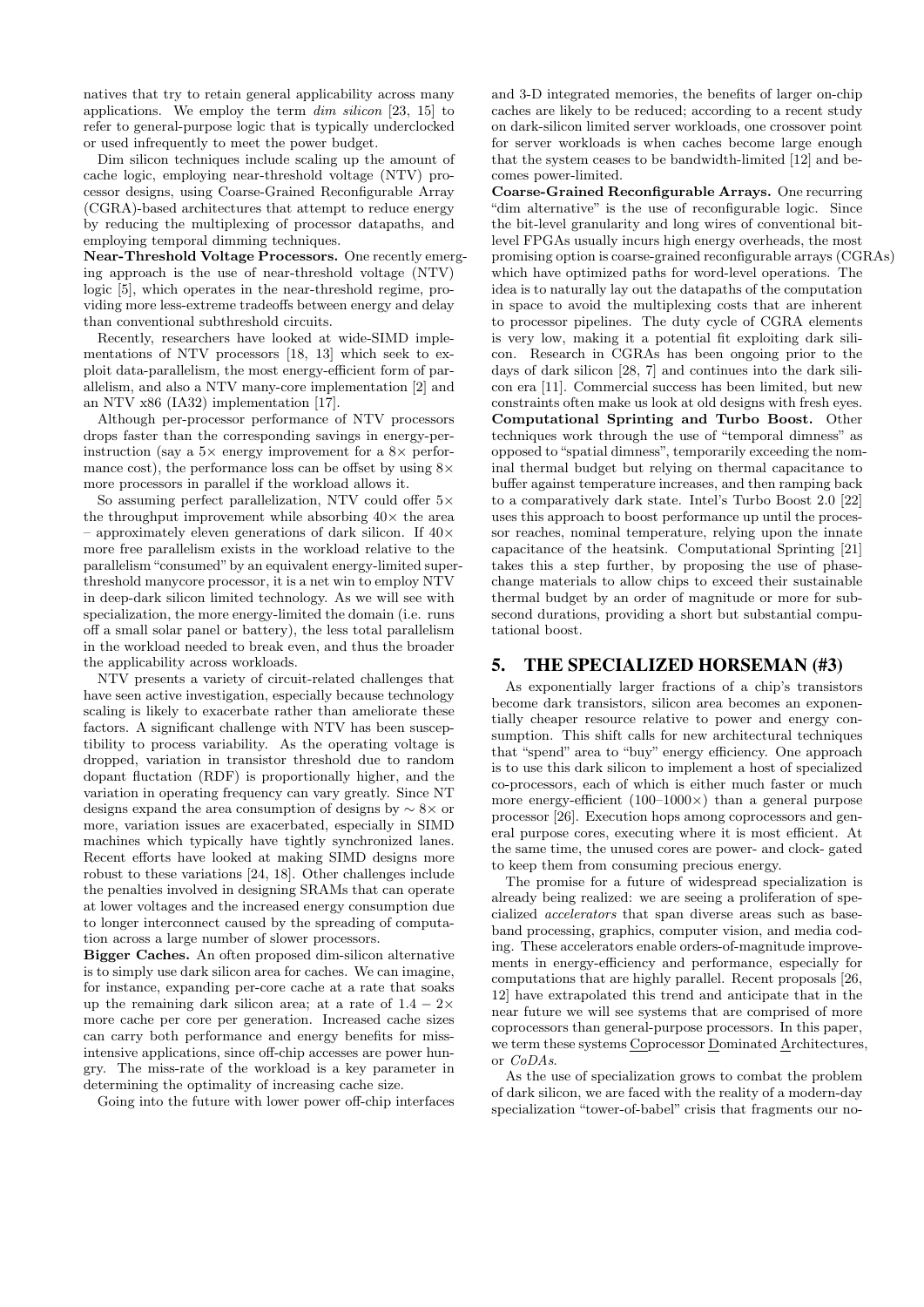

Figure 2: The GreenDroid architecture, an example of a Coprocessor-Dominated Architecture (CoDA). The GreenDroid Mobile Application Processor (a) is made up of 16 non-identical tiles. Each tile (b) holds components common to every tile—the CPU, on-chip network (OCN), and shared L1 data cache—and provides space for multiple c-cores of various sizes. (c) shows connections among these components and the c-cores.

tion of general purpose computation and eliminates the traditional clear lines of communication that we have between programmers and software and the underlying hardware. Already, we see the deployment of specialized languages such as CUDA that are not usable between similar architectures (e.g. AMD and Nvidia). We see over-specialization problems between accelerators that cause them to become inapplicable to closely related classes of computations (e.g. double-precision scientific codes running incorrectly on GPU floating-point hardware that has been specialized for graphics.) We also see problems with adoption due to the excessive costs of programming heterogeneous hardware (e.g., the slow uptake of Sony Playstation 3 due to the difficulty of porting games to exploit the Cell Processor.) Specialized hardware also runs the risk of being obsolete as standards are revised (e.g., an update of the JPEG standard.)

Insulating Humans from Complexity. All of these factors speak to potential exponential increases in the human effort required to both design and program these CoDAs. Combating the tower-of-babel problem requires that we define a new paradigm for how specialization is expressed and exploited in future processing systems. We need new scalable architectural schemas that employ pervasively specialized hardware to minimize energy and maximize performance while at the same time insulating the hardware designer and the programmer from the underlying complexity of such systems.

Overcoming Amdahl-Imposed Limits on Specializa-<br>tion. Amdahl's Law provides an additional roadblock Amdahl's Law provides an additional roadblock for specialization. The issue is that we need to find broadbased specialization approaches that save energy across the majority of the computation in question, including not only regular, parallel code, but also irregular code. One such CoDA-based system that targets both irregular and regular code is the UCSD GreenDroid processor [8, 9, 25, 10], which is a mobile application processor that targets the hotspots of the Android mobile environment using hundreds of specialized cores called conservation cores, or c-cores [26, 27, 23]. C-cores are automatically generated from  $C/C++$  source code, and support a patching mechanism that allows them to track software changes. They attain an estimated  $\sim 8-10\times$ improvement in energy efficiency, at no loss in serial performance, even on non-parallel code, and without any user intervention required.

In contrast to Near-Threshold Voltage Processors, there is no need to find additional parallelism in the workload in order to cover a serial performance loss. As a result, conservation cores are likely to work across a wider range of workloads including collections of serial programs. However, for highly-parallel workloads where execution time is loosely concentrated, Near-Threshold Voltage Processors may hold an area advantage due to their reconfigurability.

## 6. THE DEUS EX MACHINA HORSEMAN (#4)

Of the four horsemen, this is by far the most unpredictable. Deus Ex Machina refers to a plot device in literature or theatre in which the protagonists seem utterly doomed, and then something completely unexpected and unforeshadowed comes out of nowhere to save the day. In the case of dark silicon, one Deus Ex Machina would be a breakthrough in semiconductor devices. However as we shall see, the breakthroughs that would be required would have to be quite fundamental – in fact most likely would require us to build transistors out of devices other than MOSFETs. The reason is that leakage is set by fundamental principles of device physics, and is limited to a sub-threshold slope of 60 mV/decade at room temperature; that is, in the typical case, a reduction of  $10\times$  for every 60 mV that the threshold voltage is above the  $V_{ss}$ , which is determined by properties of thermionic emission of carriers across a potential well. Thus, although innovations like Intel's FinFET/Tri-Gate transistor, high-K dielectrics, etc, represent significant achievements maintaining sub-threshold slope close to their historical values, they still remain within the scope of the MOSFET-imposed limits and are one-time improvements rather than scalable changes.

Two VLSI candidates that bypass these limits because they are not based on thermal injection, are Tunnel Field Effect Transistors (TFETS)(e.g., [16]), which are based on tunneling effects, and Nano-Electro-Mechanical switches (e.g, [3, 1]), which are based on physical switches. Both of them hint at orders-of-magnitude improvements in leakage, but remain to be tamed from the wild.

Perhaps one source of our optimism at finding new devices